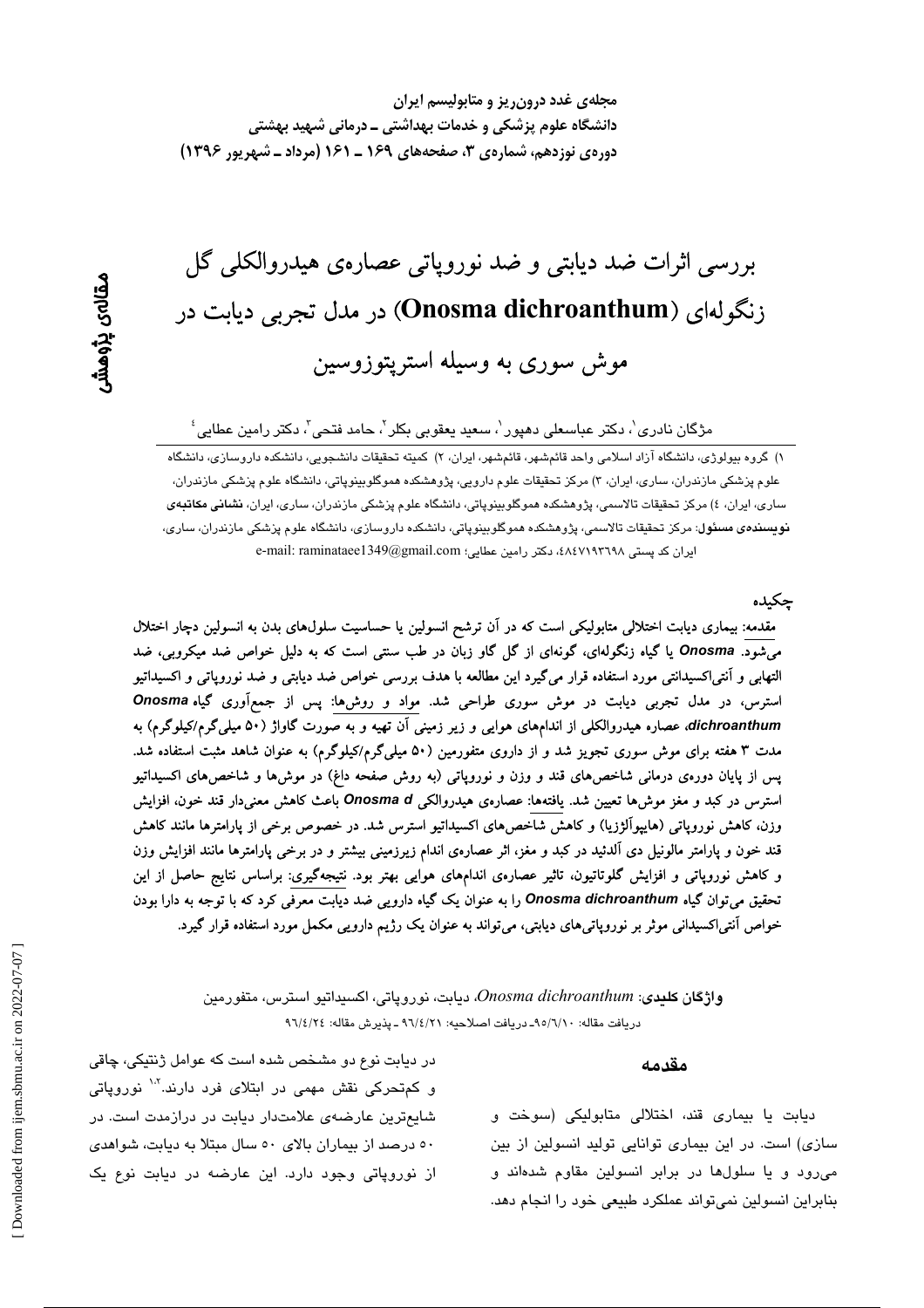دیررس بوده ولی در دیابت نوع دو عارضهای زودرس است.'<sup>--</sup>'

با توجه به عوارض خطرناک داروهای مختلف در درمان ديابت از جمله انسولين، سولفونيل اورەھا<sup>ن</sup>، بىگوانيدھا<sup>ة</sup>، گلیتازون۱<sup>ااا</sup>، به خصوص در دوزهای بالا، توجه به ترکیبات ترکیبات گیاهی به تنهایی و یا به همراه داروهای شیمیایی مورد توجه قرار گرفته و در برخی موارد نتایج درخشانی داشته است.<sup>۲</sup>

 $\epsilon$ جنس Onosma از گونههای گیاه گل گاوزبان نماینده ۱۵۰ گونهی شناخته شده در آسیا است.<sup>۶۰۱</sup> این گیاه حاوی آلکانین، شیکونین، فلاونوئید، اسید فرولیک و اسید وانیلیک است که ممکن است مسئول خواص ضد التهابی، التبام زخم و ضد باکتری این گیاه باشند. ``یک بررسی نشان داد که این ترکیبات دارای اثرات قوی ضد التهابی و ضد درد هستند، اما  $\sim$  NSAIDS $^{\rm iv}$  درخلاف داروهای  $^{\rm iv}$ SAIDS اثر مخرب بر دستگاه گوارش ندارند.<sup>۱۲</sup> همچنین از گونهها*ی* مختلف این جنس خواص آنتی(کسیدانتی و ضد سرطانبی مشاهده شده است. ١٣-١٧

O.dichroanthum گونهای است که در برخی مناطق معتدل و کوهستان میروید و در ایران نیز مشاهده و گزارشاتی از فعالیت ضد اسپاسم این گونه گزارش شده است.<sup>۱۲</sup> عصارهی استونی ریشههای *O.dichroanthum* منجر به از بین رفتن رادیکالهای آزاد در بافتهای خونی و ک*ندی شد*ه است.<sup>۲۲–۱۷</sup>

با توجه به اطلاعاتی که در خصوص خواص ضد التهابی و آنتی اکسیدانتی گیاه *Onosma و ه*مچنین اثرات سرکوبکنندگی رادیکالهای آزاد گیاه O.dichroanthum وجود دارد، که از خواص مورد نظر برای داروهای گیاهی ضد دیابت و نوروپاتی دیابتی میباشد و نیز وفور این گونهی گیاه در برخی از مناطق کوهستانی ایران، این تحقیق با هدف بررسی اثرات ضد دیابتی و ضد نوروپاتی و ضد استرس اکسیداتیو عصارهی هیدروالکلی این گونه گیاهی و مقایسه با داروی متفورمین در یک مدل تجربی دیابت در موش سوری طراحے شد.

i -Solfonylurea

## مواد و روشها

متفورمین از شرکت مهبان شیمی، استرپتوزوسین، آگار، اسید بوریک، بافرتریس و تیوباربیتوریک اسید از شرکت سبيگما، آلمان تهيه شده Mgcl2 ،EDTA، الكل مطلق، گلوتاتیون، و DMSO از شرکت Merk، واتانول ۹٦ از شرکت نور زکریای رازی ایران خریداری گردید. نرمال سالین ۰/۹ درصد از داروسازی ثامن (ایران)، دستگاه اندازهگیری قند خون (Aquacheck، آلمان) و صفحه داغ ّاز از شرکت رسام الکترونیک تهیه شد.

گیاه گل زنگولهایی (*Onosma dichroanthum*) در ارتفاعات تلمادره کیاسر ساری جمعآوری شد و نام جنس و گونه آن توسط فلور ایرانیکا و دکتر اسلامی، متخصص سىستماتىك، تاييد شد.

### روش عصارهگىرى

برگ و ریشه گیاه پس از جمع آوری و آسیاب کردن، به روش پرکولاسیون عصارهگیری شد. به این ترتیب که ٥٠ گرم پودر آسیاب شده با یک لیتر آب مخلوط شد و به مدت یک ساعت در فلاسک آب گرم با دمای ٦٠ درجه سانتیگراد قرار گرفت. سپس توسط سانتریوفیوژ با دور rcf<sup>vi</sup>rcf، بخش جامد از بخش مایع جدا شد و به ان اتانول ۷۵ درصد به منظور رسوب پلی ساکارید اضافه شد. سپس محلول مایع اتانول تحت خلاء فيلتر شد و از طريق كاغذ صافى به حذف یلی ساکارید و حلال، تحت فشار کاهش یافته اقدام شد. پس از تهیهی عصارهی هیدروالکلی اتانول ۸۰ درصد توسط دستگاه پرکولاتور، این عصاره توسط DMSO ۱۰ درصد در آب مقطر به صورت سوسیانسیون درآورده شد و به صورت مایع مصرف گردید.<sup>۲۳،۲٤</sup>

#### مطالعات حدواني

لازم به توضیح است تمام روشهای کار برروی حیوانات آزمایشگاهی بر اساس پروتکلهای مصوب کمیته اخلاق پژوهشی و با کد طرح و کد اخلاق دانشگاه آزاد اسلامي واحد قائم شهر (الف-١٠٧٩٤١٠٠٥) انجام شد. موشهای سوری نر نژاد BULB/c در محدودهی وزنی ۳۰–۲۵ گرم از مجتمع پرورش حیوانات آزمایشگاهی دانشگاه علوم پزشکی مازندران تهیه شدند و در درجه حرارت ۲+±۲۳ درجه سانتی،گراد با سیکل روشنایی−

ii-Biguanide

iii -Glitazones

iv -Nonsteroidal Anti-Inflammatory drugs

v -Hot plate vi-RCF (relative centrifugal force)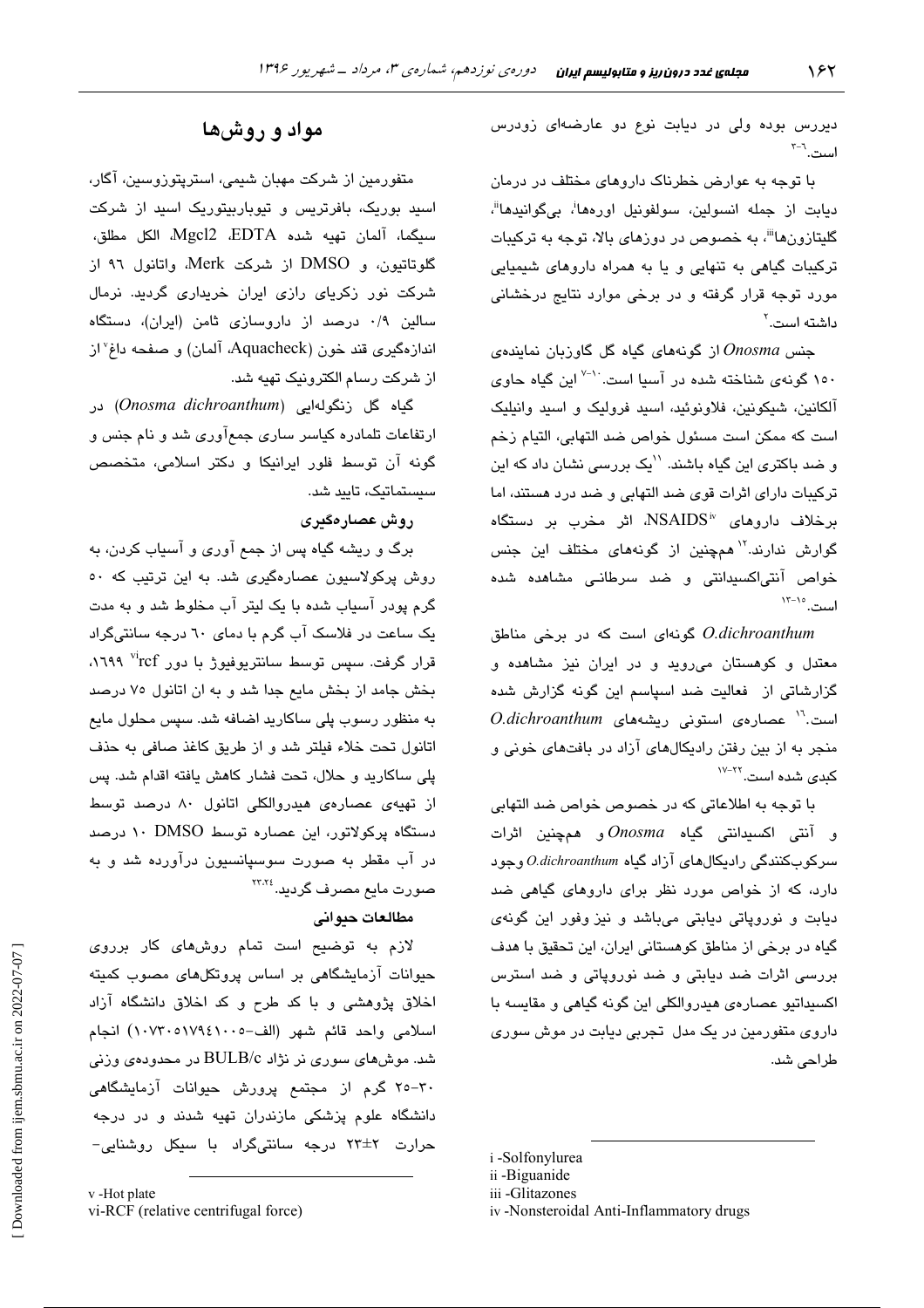خاموشی ١٢ ساعته نگهداری شدند. آب و غذای استاندارد موش (پارس، ایران) همیشه، به جز در هنگام آزمایشات، در اختیار حیوانات قرار میگرفت. از هر حیوان نیز فقط یک بار استفاده شد. حیوانات در ۸ گروه ٦ تایی به طور تصادفی انتخاب شده، گروهبندی و مورد مطالعه قرار گرفتند.

یس از تقسیمبندی موشها به ۸ گروه ۲ تابی، قند خون تمام گروهها و میزان پاسخدهی آنها به Hot plate test اندازهگیری و ثبت شد. برای ایجاد دیابت در موشها پس از ۸ ساعت ناشتایی موشها، دور تکی ۲۰۰ میلیگرم/کیلوگرم استرپتوزوسین به طور داخل صفاقی تجویز شد و به مدت ٤٨ ساعت آب قند ١٠ درصد در سيستم آبخوري به موشها داده شد. سپس بعد از ۷ روز تغذیه و نگهداری موشها در شرایط کاملا یکسان، قند خون ناشتای هر کدام از آنها برای تایید دیابت اندازهگیری شد که قند خون بالای ۲۰۰ مبلی گرم/دسے لیتر در حال ناشتا به عنوان علامت دیابت در موشها شناخته شد. ``

#### گروههای مورد مطالعه

گروه یک (شاهد دیابتی): محلول ۱۰ درصد DMSO در آب مقطر روزانه نیم میلی لیتر از طریق گاواژ به مدت ۳ هفته تجويز شد.

گروه دوم (گروه شاهد مثبت): دوز ٥٠ میلیگرم/کیلوگرم داروی متفورمین (به صورت محلول در DMSO ۱۰ درصد) به مدت سه هفته دریافت کردند.

گروه سوم: دوز ٥٠ میلیگرم/کیلوگرم عصاره گیاه (قسمت هوایی) (به صورت محلول در DMSO ١٠ درصد) به مدت سه هفته دریافت کردند.

گروه چهارم: دوز ٥٠ میلیگرم/کیلوگرم عصاره (ریشه) (به صورت محلول در ۱۰ DMSO (درصد) به مدت سه هفته در پافت کر دند.

گروه پنجم: دوز ٥٠ ميليگرم/کيلوگرم عصاره گياه (قسمت هوایی)+دوز نیم میلیلیتر داروی متفورمین به مدت سه هفته در یافت کر دند.

گروه ششم: دوز ٥٠ ميلي،گــرم/کيلوگرم عصاره (ریشه)+دوز نیم میلیلیتر داروی متفورمین به مدت سه هفته در پافت کر دند.

گروه هفتم: گروه شاهد که نرمال سالین دریافت کردند. گروه هشتم: گروهی که فقط استرپتوزوسین دریافت

لازم به توضیح است، دوز عصاره براساس مطالعات پیشین، `` و تعیین شاخص LD50، یک دوز متوسط بود و دوز متفورمین نیز دوز درمانی متوسط در مدل حیوانی بر طبق مطالعات پیشین تعیین شد.<sup>۱۷</sup>

در پایان دورهی درمانی، قند موشهای کلیه گروههای درمانی پس از خونگیری از ورید دم توسط دستگاه گلوکومتر و وزن آنها توسط ترازو و نوروپاتی آنها توسط آزمون صفحه داغ توسط دستگاه اندازهگیری شد. برای بررسی شاخصهای اکسیدانیو استرس، گلوتانیون و مالونیل دی آلدئید<sup>:</sup> (MDA) بافتی مورد بررسی قرار گرفتند.. برای این منظور حیوانات پس از آزمایشات قند خون به وسیله گیوتین کشته شدند و کید و مغز حیوان خارج شد. بررسی شاخصهای اکسیداتیو استرس در کل بافت کبد و مغز انجام شد.

#### اندازهگیری میزان گلوتاتیون

برای این منظور، بافتهای کبدی ابتدا با پنس و قیچی جدا و ٠/١ گرم از آن با ترازو وزن و به لوله هموژنایزر انتقال داده شد. سپس ۱ میلیلیتر محلول EDTA به آن اضافه شد و چند بار عمل هموژن کردن با پیستون انجام شد تا مخلوطی یکنواخت حاصل گردید. سپس محتویات لوله هموژنایزر به لوله سانتریفیوژ انتقال یافت، همچنین ۰/۰ میلی لیتر EDTA دوباره به لوله هموژنایزر اضافه شد و پس از تکان دادن، محتویات آن به لوله سانتریفیوژ (در شرایط ٤ درجه) منتقل شد. در مرحله بعدی، به مرحله رویی سانتريفيوژ، ١/٥ ميلىليتر ٢٠٪ TCA جهت رسوب پروتئینها اضافه شد. پس از سانتریفوژ مجدد در دور ۳۵۰۰ به مدت ١٥ دقيقه، ١ ميلىليتر از محلول رويى به لوله آزمایش منتقل و به آن ٢/٥ میلی لیتر بافر (تریس ٤ مولار، (pH 8,9) و  $\cdot$  ملے لیتر -5,5′ (Ellman's reagent) dithiobis-2nitro benzoic acid) اضافه شد. سپس لوله به خوبی تکان داده شد تا رنگ زرد یکنواختی در لوله حاصل شد. در نهایت، جذب محلول حاصله در ٤١٢ نانومتر خوانده شد و با مقایسه با منحنی استاندارد غلظت گلوتاتیون به دست آمد.``

i -Glutathione and malonydealdehyde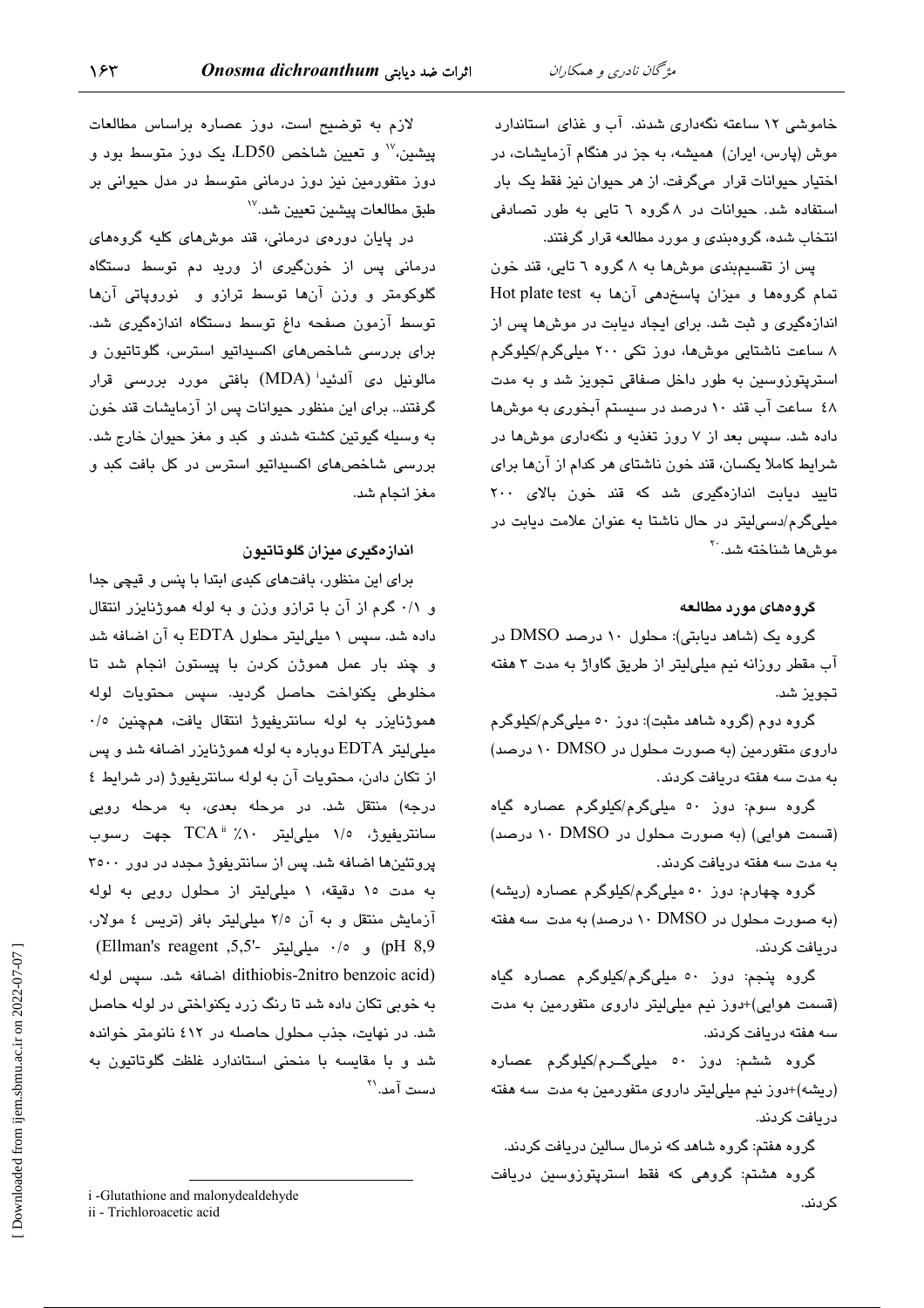اندازەگیرى پراكسىداسىيون ليپيدى

ميىزان پراكسىيداسىيون ليپيدى براسىساس روش تیوبابیتوریک اسید اندازهگیری شد. بدینترتیب که به ۰/۲ میلی لیتر از سوسپانسیون بافتی، ۰/۱ میلی لیتر از معرف TBA (شامل HCl 10 أبرمال TCA، درصد و TBA ٠/٣ نرمال) اضافه، به خوبي مخلوط و در حمام آب گرم به مدت ۳۰ دقیقه انکوبه شد. بعد از سرد شدن ۰/۲ میلی لیتـر .n- بوتانل اضافه و خوب تکان داده شد و سپس در ۲۵۰۰ rpm به مدت ۱۰ دقیقــه ســـانتریفــوژ و لایــه n-بوتانول برای سنجش در طول موج nm ٥٣٢ جدا و مقدار از روی منحنی استاندارد محاسبه شد. $^{\vee\prime}$ 

#### تعيين مقدار فلاونوئيد (كوئرستين)

نیم میلی لیتر از محلول حاوی عصارهی مورد نظر با ١٥ میلی لیتر متانول و ۱۰۰ میکرولیتر از آلومنیوم کلراید ۱۰ درصد و ۱۰۰ میکرولیتر از پتاسیم استات ۱ مولار و ۲/۸ میلی لیتر آب مقطر مخلوط شد و پس از گذشت ۳۰ دقیقه جذب توسط دستگاه اسپکتروفتومتری در طول موج ٤١٥ نانو متر خوانده شد. <sup>۲۰</sup>

تعیین مقدار فنول (گالیک اسید)

نیم میلی لیتر از محلول حاوی عصارهی مورد نظر با ٢/٥ میلی لیتر از معرف فولین –سیوکالتیو مخلوط شد و بعد از گذشت ٥ دقیقه، ٢ میلی لیتر از محلول ٧٥ گرم در لیتر سدیم كربنات اضافه شد. بعد از گذشت ١٢٠ دقيقه جذب نورى توسط دستگاه اسپکتروفوتومتری در طول موج ۷٦۰ نانومتر خوانده شد.°`

پس از انجام آزمونهای آزمایشگاهی، تحلیل آماری با کمک نرمافزار ۲۱ SPSS انجام شد. برای این منظور، آزمونهای آماری آنوای یک طرفه و پست توکی با حد معنی داری P<۰/۰٥ انجام شد.

#### بافتهها

عصارهی هیدروالکلــــی انــــدام هــــوایــــی و زیرزمینی Onosma dichroanthum. (٥٠ میلیگرم/کیلوگرم)، باعث کاهش معنیدار قند خون در مقایسه با متفورمین (٥٠ میلیگرم/کیلوگرم) شد و تاثیر عصارهی اندام زیرزمینی قدری بیشتر از اندام هوایی بود؛ البته اثر همافزایی معنیداری بین متفورمین و عصارهها وجود نداشت (نمودار ۱).

خون (میلی گرم/صد میلی لیتر نمودار ۱– مقایسهی میزان گلوکز خون بر حسب (میلیگرم/صد میلیلیتر) بین همه گروهها با گروه STZ پس از دورهی درمانی.

نتائج قند خون

‡ P<۰/۰۰۱ اختلاف معنیدار نسبت به گروه شاهد دیابتی (STZ)، عصاره ۱: عصاره هیدروالکلی اندام هوایی، عصاره ۲: عصاره هیدروالکلی اندام زیرزمینی، شاهد مثبت: متفورمین ٥٠ میلیگرم/کیلوگرم.

> پس از القای دیابت، وزن موشها نسبت به گروه شاهد کاهش معنی داری داشت و تجویز متفورمین باعث افزایش معنی،دار وزن شد. تجویز به تنهایی عصارهی هیدروالکلی

اندام هوایی باعث افزایش معنیدار در وزن شد که البته اثر همافزایی بین عصاره و متفورمین مشاهده نشد (نمودار ۲).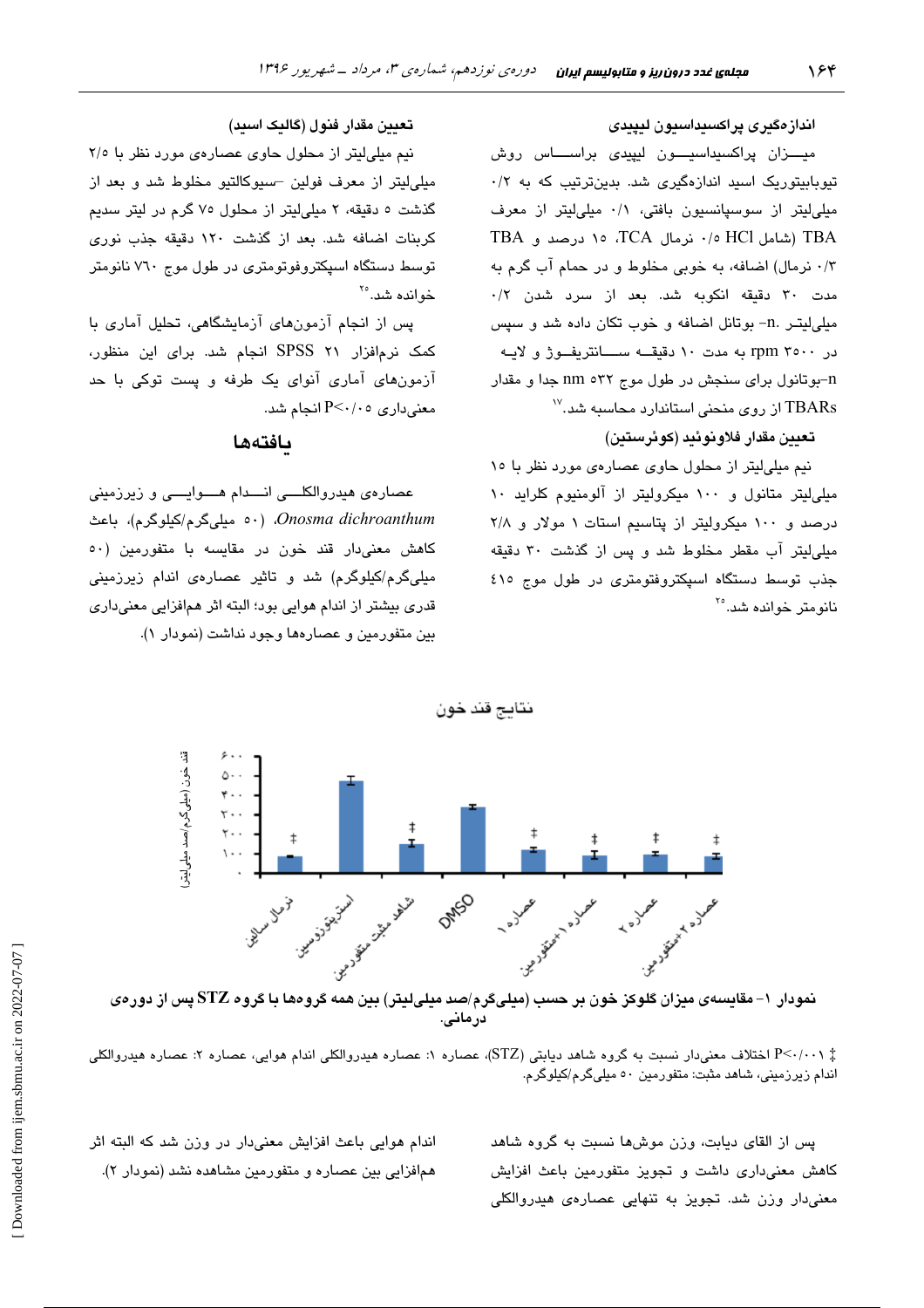

نمودار۲– مقایسهی میزان وزن موش بر حسب گرم بین گروههای دریافتکنندهی عصاره با گروه دریافتکننده متفورمین.

‡ اختلاف معنیدار P<۰/۰۰۱ مقایسه با گروه STZ (کنترل دیابتی)، عصاره ۱: عصاره هیدروالکلی اندام هوایی، عصاره ۲: عصاره هیدروالکلی اندام زیرزمینی، شاهد مثبت: متفورمین ٥٠ میلیگرم/کیلوگرم.

> همزمان با اندازهگیری مداوم قند خون موشها، پاسخ آنها به محرک درد حرارتی توسط دستگاه هات پلیت اندازهگیری شد. در موشهای دیابتی همانطور که اتتظار می رفت، هایپوآلژزیا (وقفه زمانی در پاسخ به محرک حرارتی) مشاهده شد و در گروههای دریافتکننده متفورمین

و عصارهی اندامهای هوایی و زیرزمینی، کاهش معنیدار هایپوآلژزیا مشاهده شد که قابل مقایسه با گروه متفورمین بود؛ اگرچه اثر همافزایی بین گروه متفورمین و عصارهها وجود نداشت. در اینجا نیز اثر عصاره هوایی موثرتر بود (نمودار ٣).



نمودار ۳– مقایسه میزان نوروپاتی (هایپوآلژزیا) (زمان وقفــــه Sec) در گروههـــای درمانی.

.<br>آاختلاف معنی،دار: P<۰/۰۱، ‡اختلاف معنی،دار P<۰/۰۰۱ مقایسه با گروه STZ (کنترل دیابتی). عصاره ۱: عصاره هیدروالکلی اندام هوایی، عصاره ۲: عصاره هیدروالکلی اندام زیرزمینی، شاهد مثبت: متفورمین ٥٠ میلی گرم/کیلوگرم.

> در موشهای دیابتی، کاهش معنیدار در میزان گلوتاتیون در بافتهای کبـــدی و مغــــزی مشاهــــده شد و متفورمین و عصارههای هیدروالکلی اندام هوایی و زیرزمینی باعث افزایش معنی،دار در میزان گلوتایتون شد، که تاثیر عصاره

اندام هوایی بیشتر از اندام زیرزمینی بود. اگرچه ترکیب عصاره و متفورمین باعث افزایش تاثیر در گلوتاتیون کبدی شد، اما این اثر همافزایی معنیدار نبود (نمودار ٤).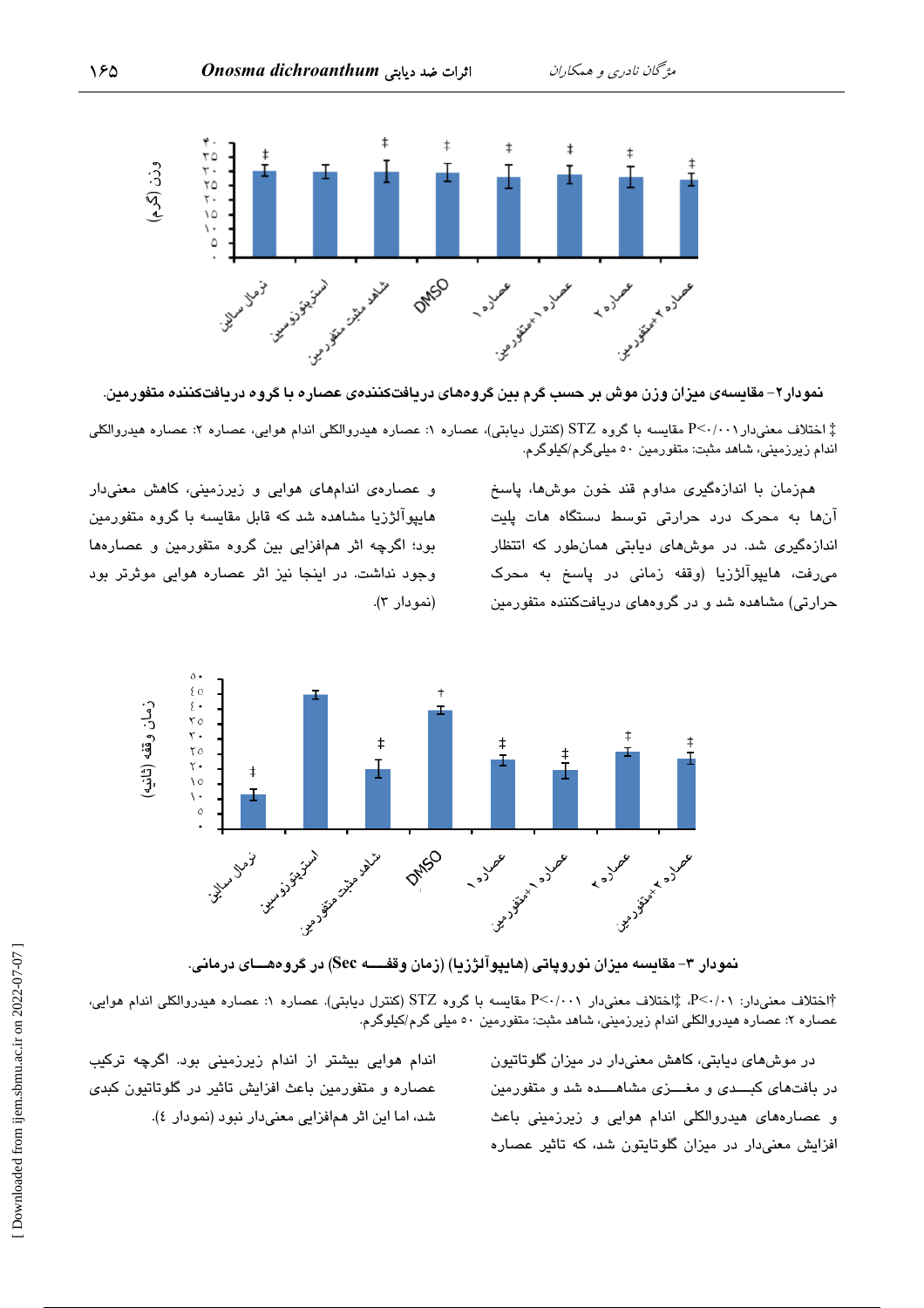

نمودار۴– مقایسهی میزان گلوتاتیون کبد (میکرومول/گرم )در گروههای مورد مطالعه.

: P<-/-->P اختلاف معنیدار نسبت به گروه شاهد دیابتی (STZ)، † ۱۰/۰-P اختلاف معنیدار نسبت به گروه شاهد دیابتی (STZ)، عصاره ۱: عصاره هيدروالکلی اندام هوايی، عصاره ۲: عصاره هيدروالکلی اندام زيرزمينی، شاهد مثبت: متفورمين ٥٠ ميلیگرم/کيلوگرم

> در موشهای دیابتی، افزایش معنــــیدار در میـــزان لیپیدپراکسیداسیون و MDA در بافتهای کبدی و مغزی مشاهده شد که متفورمین و عصارههای هیدروالکلی اندام هوایی و زیرزمینی باعث کاهش معنیدار در میزان MDA

شدند و تاثیر عصاره اندام زیرزمینی بیشتر از اندام هوایی بود. اگرچه ترکیب عصاره و متفورمین باعث افزایش تاثیر بر میزان MDA شد، اما این اثر همافزایی معنیدار نبود (نمودار  $. ( \circ$ 



نمودار ۵– مقايسه،ی ميزان مالونيل دیآلدئيد کبد در گروههای مورد مطالعه.

‡ P<۰/۰۰۱ اختلاف معنیدار نسبت به گروه شاهد دیابتی (STZ)، † ۰/۰۰اختلاف معنیدار نسبت به گروه شاهد دیابتی (STZ). عصاره ۱: عصاره هيدروالکلی اندام هوايي، عصاره ۲: عصاره هيدروالکلی انـــدام زيــــرزمينــي، شاهد مثبت: متفورميــــن ٥٠ ميليگرم/کيلوگرم

> محتوا*ی* ترکیبات فنلی به روش فولین سبو کالتیو<sup>:</sup> برابر ٦٥ میلی گرم گالیک اسید در هر گرم عصاره و میزان محتوای تام فنلی موجود در قسمت ریشه گیاه برابر ٤٨ میلیگرم گالیک اسید در هر گرم عصاره بود.

همچنین میزان محتوای تام فلاونوئیدی موجود در عصاره بر اساس نمودار کوئرسیتین<sup>ة</sup> در قسمت هوای*ی* برابر ۳۲ میلیگرم کوئرستین در هر گرم عصاره و در قسمت ریشه ۱۹ میلیگرم کوئرستین در هر گرم عصار بود.

ii- Quercetin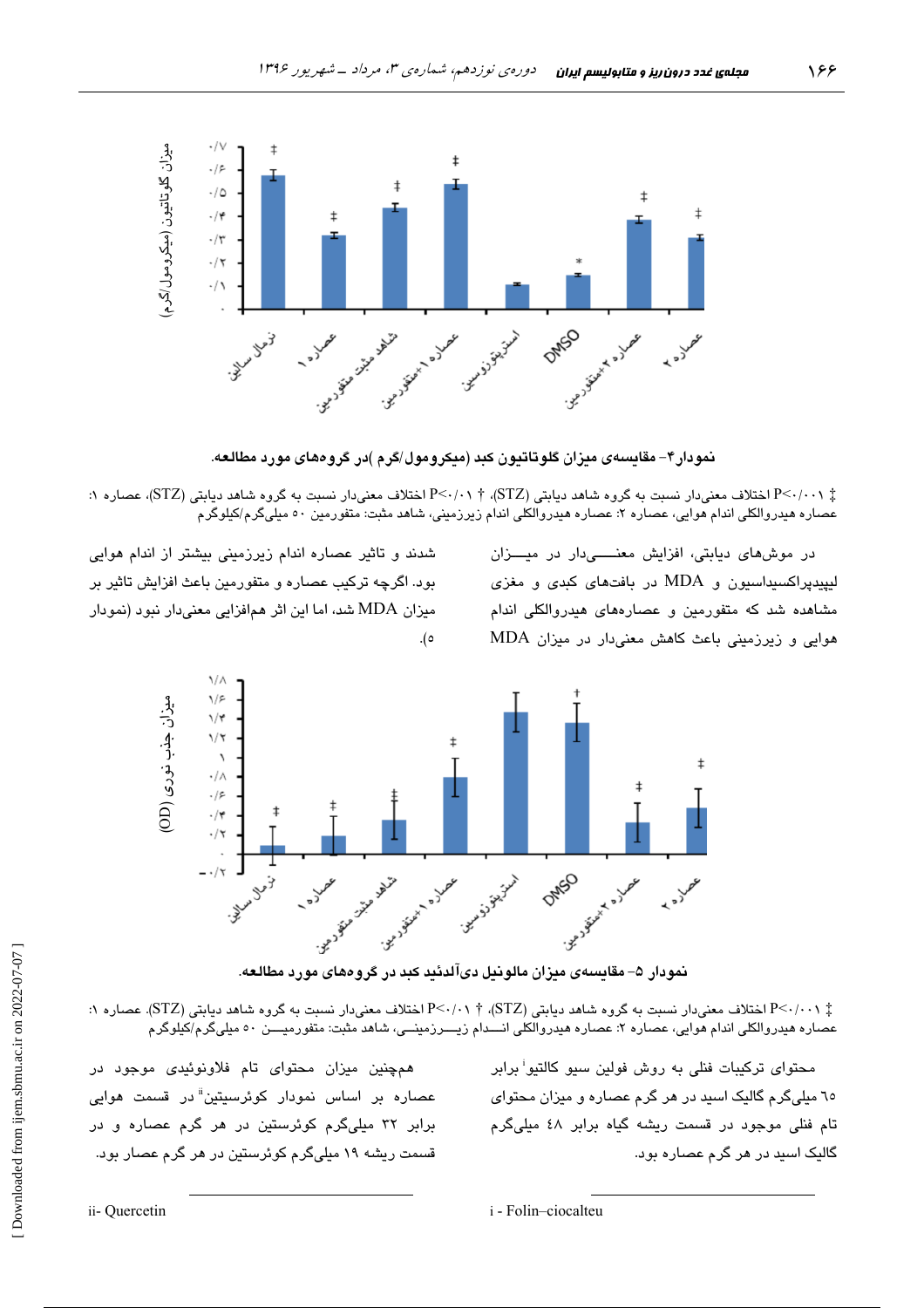کبد موش سوری آمده است.

در جدول ۱، تاثیر درمانهای مختلف بر پارامترهای مختلف دیابت و شاخصهای استرس اکسیداتیو در مغز و

جدول ۱– مقایسهی درمانهای مختلف دارویی بر شاخصهای دیابت و اکسیداتیو استرس در موش سوری، در مقایسه با گروه شاهد (نرمال سالين)

| عصاره ۲+متفورمين               | عصاره١+متفورمين               | عصاره٢                             | عصاره                          | متفورمين                      | استرپتوزوسين    | <b>DMSO</b>             | نرمال سالين                    | درمان                       |
|--------------------------------|-------------------------------|------------------------------------|--------------------------------|-------------------------------|-----------------|-------------------------|--------------------------------|-----------------------------|
|                                |                               |                                    |                                |                               |                 |                         |                                | پارامتر                     |
| ٨٥                             | $90^{\dagger}$                | $\cdots$                           | ۱۱۰                            | ۱٤٠                           | ٤٨٠             | rr.                     | $\gamma \cdot$                 | قند خون میلیگرم/صد میلیلیتر |
| $\tau\tau^{\dagger}$           | ١٩Ť                           | †۳                                 | $\tau\tau^{\dagger}$           | $r \cdot$ †                   | ه ٤             | $\mathsf{r}\wedge^\ast$ | $\mathbf{v}^{\dagger}$         | نوروپاتي (ثانيه)            |
| ٣١                             | $\mathsf{r}\mathsf{r}^*$      | ٣.                                 | $Y\S$                          | $\mathsf{rr}^*$               | ٢٤              | $\mathbf{r}$ .          | $\mathsf{rv}^\dagger$          | وزن (گرم)                   |
| $\cdot$ /٣ $\wedge^{\ddagger}$ | $\cdot$ /9 <sup>†</sup>       | $\cdot/\epsilon \lambda^{\dagger}$ | $\cdot/\tau^{\ddagger}$        | $\cdot/\tau^{\ddagger}$       | $1/\tau$        | 1/70                    | $\cdot/\lambda^{\ddagger}$     | مالونيل دی آلدئيد کبدی (OD) |
| $\cdot/\tau^{\ddagger}$        | $\cdot/\Lambda^{\dagger}$     | $\cdot$ 10 <sup>†</sup>            | $\cdot/\tau^{\ddagger}$        | $\cdot/\tau \circ^{\ddagger}$ | $1/\epsilon$    | $1/\tau$                | $\cdot/\lambda^{\ddagger}$     | مالونيل دى آلدئيد مغزى (OD) |
| $.15$ <sup>†</sup>             | $\cdot/\circ \circ^{\dagger}$ | $\cdot/\tau^{\dagger}$             | $\cdot/\tau \circ$             | .75                           | $\cdot/\wedge$  | $\cdot/\gamma$          | $\cdot$ /0 $\Lambda^{\dagger}$ | گلوتاتيون كېدى (OD)         |
| $\cdot/\circ \setminus$        | $\cdot$ /09 <sup>†</sup>      | $\cdot/2\Lambda^{\dagger}$         | $\cdot/\epsilon\tau^{\dagger}$ | $\cdot/\nu^{\dagger}$         | $\cdot/\lambda$ | $\cdot/\tau$            | $\cdot/\tau$ o                 | گلوتاتيون مغزى (OD)         |

 $P \leq \cdots$   $P \leq \cdots$  is equiticant  $P \leq \cdots$ 

## ىحث

متفورمین داروی خط اول خوراکی برای بیماران دیابتی تيپ دو از گروه بیگوانيدها و منبع اوليه آن از گياه Gallega officinalis است. متفورميـــن باعث كاهش هاییرگلیسمی از طریق مهار گلوکونئوژنز کبدی و همچنین بهبود سیگنالینگ و عملکرد انسولین در سلولها میشود. اما مکانیسم دقیق آن کاملا مشخص نیست و شواهدی از افزایش فعالیت AMPK<sup>iii</sup> در صورت مصرف متفورمین وجود دارد. دارد. از عوارض مصرف متفورمین اسپدوز لاکتیک است که معمولاً در اثر نارسایی کلیه و مصرف دوزهای بالای متفورمین ایجاد میشود. که ممکن است خطرناک باشد و منجر به دردهای عضلانی و در مواردی منجر به کما مے شو د.``

براساس نتايج حاصل از مطالعهى حاضر، عصاره هیدروالکلی گیاه *O.dichroanthum که* تیرهای از گل گاوزبان یا (onosma) است، اثرات ضد دیابتی و ضد نوروپاتی در مدل دیابتی موش سوری دارد که با متفورمین قابل مقایسه است. این عصاره همچنین باعث کاهش اکسیداتیو استرس در بافت کبدی و مغزی موش شد، لیکن اثرات همافزایی در کاهش قند خون و کاهش نوروپاتی بین متفورمین و عصاره اندامهای هوایی و زیرزمینی مشاهده نشد. اگرچه در کاهش قند خون و کاهش لیپید پراکسیداسیون اثرات اندامهای زیرزمینی اندکی بهتر بود، اما در بسیاری از شاخصها، مانند افزایش وزن و کاهش نوروپاتی و افزایش

i - AMP-activated protein kinase

گلوتاتیون، اثرات عصاره هیدروالکلی اندامهای هوایی بهتر بود. احتمال میرود اثرات عصارهی اندامهای هوایی این گیاه در کاهش قند خون و کاهش لیپیدپراکسیداسیون و افزایش گلوتاتیون ناشی از گالیک اسیسد و کوئرستین، به عنسوان عوامــل آنتىاكسىدانت و آنتىھايپوكسى، باشد ھمچنين ممکن است تاثیر عصارهی اندام زیرزمینی در کاهش قند و نوروپاتسی و افزایش گلوتاتیون (به عنوان یکی از شاخصهای استرس اکسیداتیو داخل سلولی) علاوه بر کوئرسیتین و گالیک اسید به دلیل عوامل دیگر*ی* از جمله عناصر معدنی مانند سلنیوم و روی دانست. <sup>۱۹٬۲۰</sup>۰

در مطالعهای که در سال ۲۰۰۲ توسط شفقی و همکارانش بر روی گیاه گل گاو زبان انجام شد، بررسی فیتوشیمیایی وجود فلاونوئیدها را در این گیاه نشان داد و پیشنهاد شد که این ترکیبات بتوانند با اتصال به گیرندههای بنزودیازپینی اثرات آرامبخشی مشابه بنزدیاپینها را از خود بر جای گذارند. نتایج به دست آمده در این مطالعات همچنین نشان دادند که عصاره این گیاه دارای اثرات ضد تشنجی و آرامبخشی در موش سور*ی* است. <sup>۲۱</sup>

از چندین گونه گیاهان خانوادهی Boraginaceae، به خصوص گل گاو زبان (Borgo Officinalis) و گونه ایرانی آن (Echiun Amoenum) از زمانهای دور در طب سنتی ایران به عنوان آرامبخش استفاده شده است. <sup>۲۲</sup>

مطالعات گذشته در خصوص گیاه onosma، اثرات ضد دیابتی آن را در موشها نشان داده است. در مطالعهای که در هند توسط نیراج کومار و همکارانش بر روی گونه onosma hispidum انجام گرفت، اثرات ضد دیابتی مشاهده شد. ٢٦،٢٧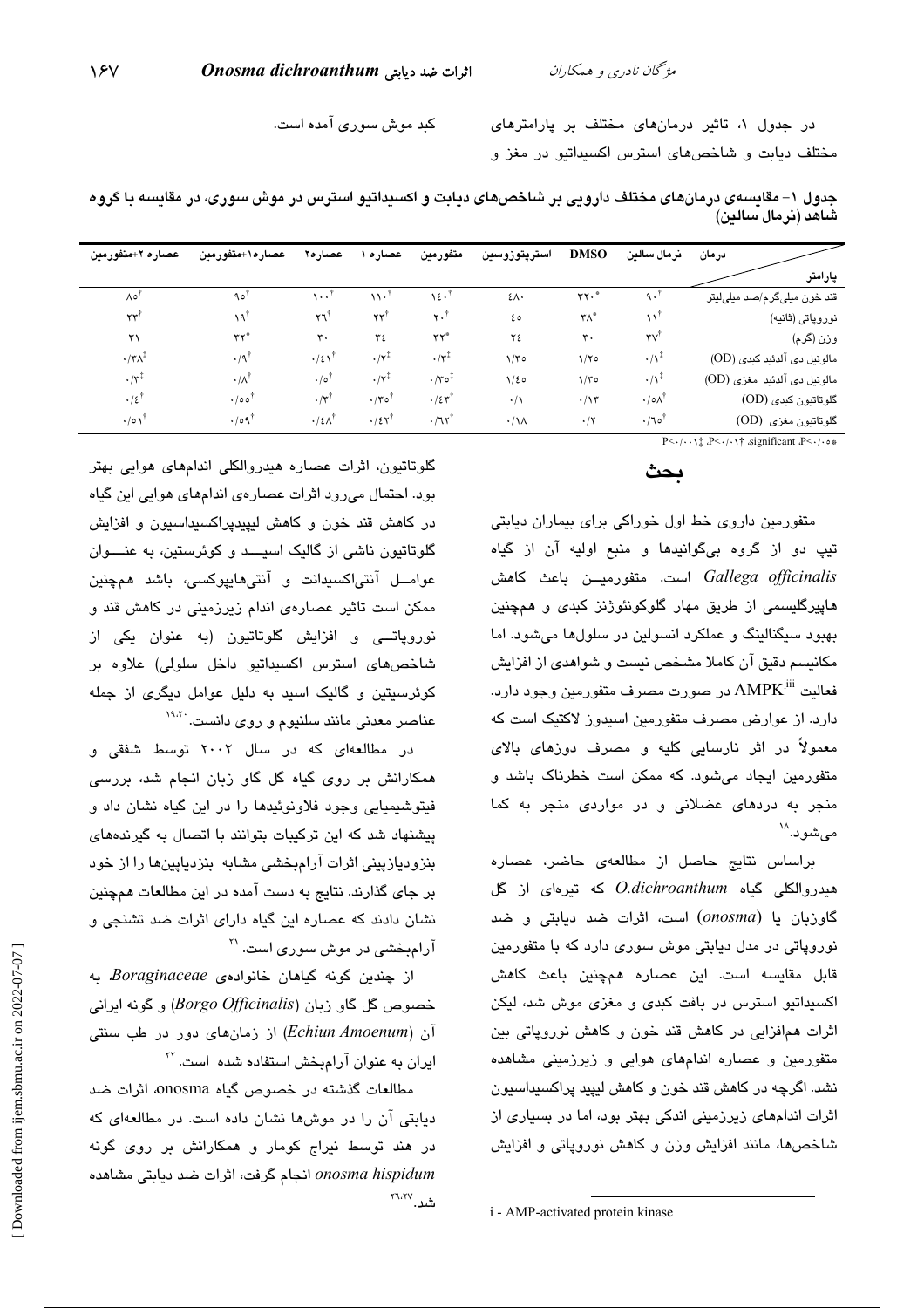در مطالعهای که توسط محمودی و همکارانش در سال ۹٤ در دانشگاه همدان انجام شد، عصاره هیدروالکلی گیاه گل گاوزبان ایرانی (Echium amoenum) باعث کاهش سطح قند و لیپوپروتئینهای پلاسمایی در مدل موشهای دیابتی با استریتوزوسین شد.<sup>۲۸</sup> در مطالعهای توسط فتحی و همکارانش پر روی عصاره متانلی اندام گل گاوزبان (Echium amoenum)، مشخص شد که این عصاره به دلیل محتوای قابل توجه گالیک اسید و کوئرسیتین دارای خاصیت آنتی|کسیدانتی و به دام اندازی رادیکال آزاد و محتوی فنلی قابل توجه است.<sup>۲۹</sup>

در مطالعهی سارا فریادیان و همکارانش گزارش شد که عصارہ آئے، گل گاو<u>زبان<sup>:</sup> ب</u>اعث افزایش سطح سروتونین و  $\cdot$ ه دویامین در مایع  $\mathrm{CSF}$  در رت میشود.

مطالعه ما در راستای مطالعهی نیراج کومار در هند و محمودی در ایران، اثرات آنتی دیایتی گونه Onosma را نشان داد و باتوجه به این که اثرات ضداکسیداتیو استرس در عصارهی اندامهای هوایی و زیرزمینی این گونه مشاهده شده، می تواند در راستای مطالعات فتحی و محمدی، مرتبط با سطح قابل توجه ترکیبات پلیفنلی (گالیک اسید) و فلاونوئیدی (کوئرسیتین) در گیاه گل گاو زبان باشد.

در این مطالعه، متفورمین با توجه به تاثیر آن بر روی دیابت باعث افزایش وزن شد، چرا که دیابت به دلیل کاهش انسولین و کاهش استفاده سلولها از گلوکز باعث کاهش وزن میشود. همچنین در این مطالعه، اثرات عصارهی گیاهی در کاهش قند و افزایش وزن و کاهش نوروپاتی قابل

مقایسه با متفورمین بود. همچنین تاثیر اندام هوایی در بسیاری از شاخصها بیشتر از اندام زیرزمینی بوده است. اگرچه تاثیر همافزایی بین متفورمین و عصاره چندان مشهود نبود.

لازم به توضیح است که پارامترهای قند، وزن، نوروپاتی و استرس اکسندانتو از آزمونهای تجربی برای بررس*ی* ديابت در مطالعات اوليه است؛ در مطالعات بعدى مى توان پارامترهای تکمیلی را نیز بررسی کرد.

بنابراین، بر اساس این مطالعه می توان اثرات آنتی دیابتیک و آنتینوروپاتی و آنتیاکسیداتیو استرس را برای گیاه O.dichroanthum پیشنهاد کرد و آن را به عنوان یک داروی کمکی در درمان دیابت و به خصوص پیشگیری از نوروپاتیهای دیابتی معرفی کرد.

مطالعه ما برای اولین بار اثر آنتی،دیابتیک و ضد نورویاتی عصاره هندروالکلی O.dichroanthum را نشان داده است همچنین مشخص شده است که عصاره اندامهای هوایی و زیرزمینی گیاه باعث کاهش استرس اکسیداتیو در .<br>بافتهای کبدی و مغزی موش سوری میشود و این ثرات قابل مقایسه با داروی ضد دیابتیک متفورمین هستند، اگرچه اثرات هم افزایی معنیدار با این دارو مشاهده نشد.

.<br><mark>سیاسگزاری: بدین</mark>وسیله از زحمات جناب دکتر ابراهیمزاده از گروه شیمی دارویی دانشکده داروسازی علوم پزشکی مازندران که در رابطه با استخراج و تعیین مواد موثره گیاهی مساعدت فرمودند و جناب آقای علی زیار به دلیل همکاری در تحلیل آماری سیاسگزاری مے شود.

i-amoenum Echium

#### **References**

- Shokri Gh, Fathi H, Jafari Sabet M, Nasri Nasrabadi N,  $\mathbf{1}$ Ataee R. Evaluation of anti-diabetic effects of hydroalcoholic extract of green tea and cinnamon on Streptozotocin-induced diabetic rats. Pharm Biomed Res 2015; 1:  $20-9$
- $\mathfrak{D}$ Association AD. Diagnosis and classification of diabetes mellitus. Diabetes Care 2008; 31: 55-60.
- Cimbiz A, Cakir O. Evaluation of balance and physical  $\mathcal{L}$ fitness in diabetic neuropathy patients. J Diabetes Complications 2005: 4160-93.
- Pajoohi M; Shabannjad Khas Z, Mohajerani Tehrani  $\overline{4}$ . M.Neuropathy and prevention.Journal of Tehran University of Medical Sciences 2008; 65: 1-6 [Farsi]
- 5. Alizadeh M. Harison basis of medical Sciences, endocrinology, Persian translate; Esharat Pub co 2002; 1: 165-220. [Farsi]
- 6. Heydari Safa. Peripheral algesic neuropathy or analgesic. Medical Novin Journal 2010: 375-83. [Farsi]
- 7. American Diabetes Association. Screening for type 2 diabetes. Diabetes Care 2004; 27: 11-4.
- 8. Reidl H. Onosma. Flora of Turkey and the East Aegean Islands. In: Devis PH, editor.1978; 6: 326-76.
- $\mathbf{Q}$ Nasir YJ, Onosma L. Flora of Pakistan. In: Nasir YJ, Alis I, editors. 1989; 191: 94-100.
- $10<sup>1</sup>$ Binzet R, Kandemir I, Orcan N. Palynological classification of Onosma L. (Boraginaceae) species from east Mediterranean region in Turkey. Acta Bot Croa 2010;  $69:259 - 74.$
- 11. Stearn WT. The gender of the generic name Onosma (Boraginaceae) Taxon. 1993; 42: 679-81.
- 12. Mehrabian AR, Sheidai M, Noormohammadi Z, Asrei Y, Mozafarian V. Inter-simple sequence repeats (ISSR) and morphological diversity in Onosma L. (Boragina ceae) species in Iran. Afr J Biotechnol 2011; 10: 10831-38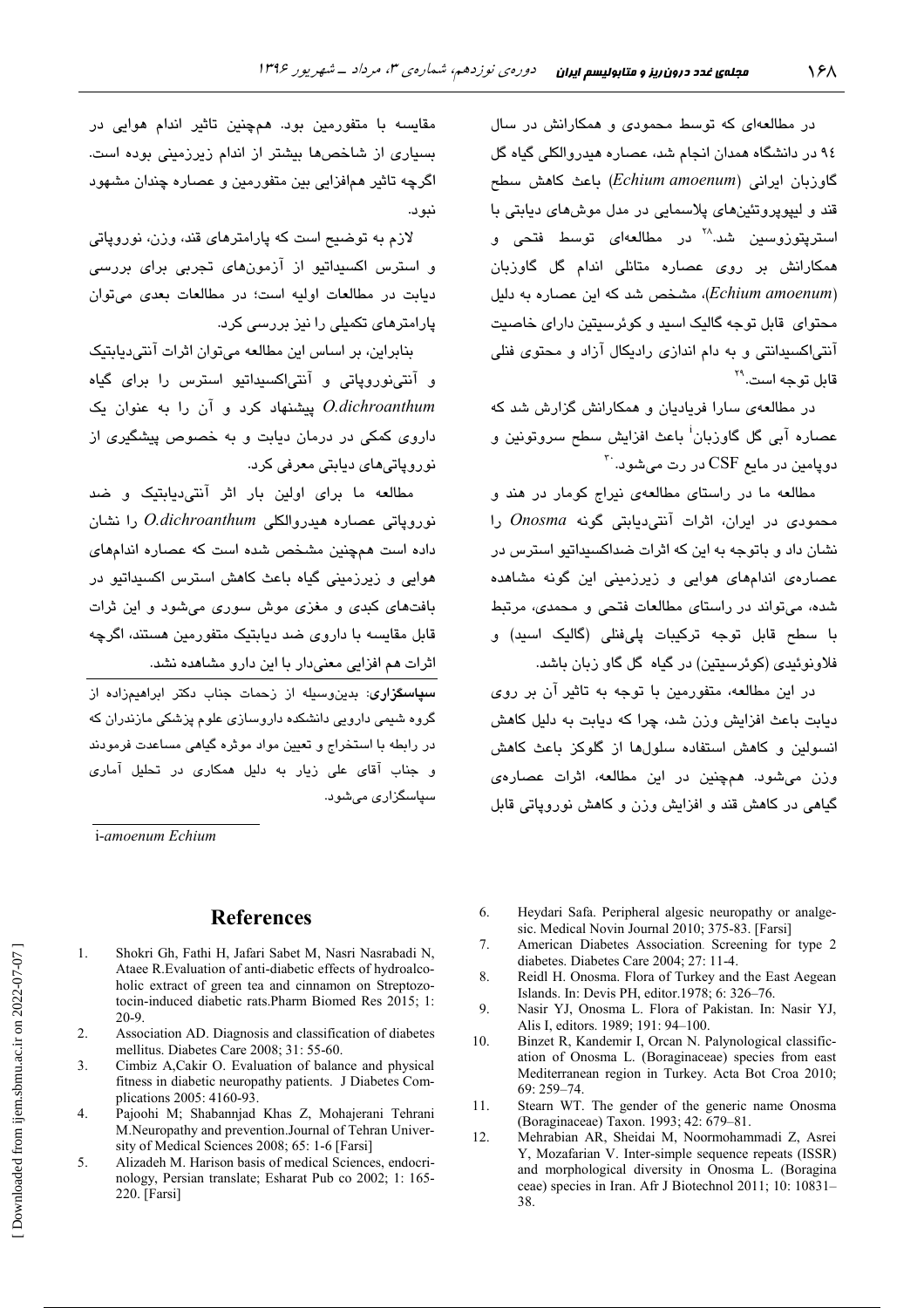- 13. Teppner H, Onosma L. Mountain Flora of Greece. In: Tan K, Strid A, editors 1991; 2: 25-38.
- 14. Zhou L, Zheng G,Wang S, Gan F.Metabolic regulation of pigment formation of Onosma paniculatum cultured cells. Chin J Biotechnol 1992; 8: 263-68.
- 15. Kandemir A,Turkmen Z. The flora of Uzumlu-Sakaltutan (Erzincan-Gumuflhane) Turk J Bot 2008; 32: 265– 304.
- 16. Lopez G. Notas Sorbre El Genero Onosma L. (Boraginaceae) En El Mediterraneo Occidental. An Jard Bot Madrid 1994; 52: 43–52.
- 17. Fathi H, Ebrahimzadeh MA, Ziar A, Mohammadi H. Oxidative damage induced by retching; antiemetic and neuroprotective role of Sambucus ebulus L. Cell Biol Toxicol 2015; 31: 231-9.
- 18. Hongying An, Ling He. Current Understanding of Metformin Effect on the Control of Hyperglycemia in Diabetes. J Endocrinol 2016; 228: R97–106.
- 19. Rajasekaran S, Sivagnanam K, Subramanian S. Antioxidant effect of Aloe vera gel extract in streptozotocininduced diabetes in rats. Pharmaco Rep 2005; 57: 90.
- 20. Parvarizi M. Study of combinational therapy of cinnamon on hypoglycemia induced by insulin in diabetic mice induced by streptozocin. Medical Journal of Tabriz University of medical Sciences 2014; 45: 115-19.
- 21. Shafaghi B, Naderi N, Tahmasb L, Kamalinejad M. Anxiolyic effect of echium amoenum L. in mice. Iran J. Pharmaceutical Res 2002; 1: 37-4 1.
- 22. Keshavarzi F, Azadbakht M, Amirghofran Z. Echium amoenum stimulate of lymphocyte proliferation and inhibit ofhumoral antibody synthesis. Irn J Med Sci 2000; 24.
- 23. Vazini H, Rahimi Esboei B, Abedian R, Ghorbani A, Fathi H. Comparing the Effect of Hydroalcoholic Ex-

tract of Rosemary and Metronidazole in Treating Infection Caused by Giardia lamblia in Mice under In vivo Conditions. J Babol Univ Med Sci 2017; 19: 7-13.

- 24. Khalili M, Fathi H, Ebrahimzadeh M A. Antioxidant activity of bulbs and aerial parts of Crocus caspius, impact of extraction methods. Pak J Pharm Sci 2016; 29: 773-7.
- 25. Ghahreman A, Heydari J, Attar F, Hamzeh'ee BA. Floristic study of the southwestern slopes of Binaloud elevations (Iran: Khorassan Province) J Sci (JSUT) 2006; 32: 1-12.
- 26. Memariani F,Joharchi MR, Ejtehadi H, Emadzade K. Contributions to the flora and vegetation of Binalood Mountain range, NE Iran: Floristic and chorological studies in Fereizi region. Journal of Cell and Molecular Research 2009; 1: 1-18.
- 27. Zarghami Moghaddam P, Zolfaghari MR, Ghaemi EA. performance of root extract of onosma dichroanthum Boiss. On the burn wound healing in an animal model. Archives of clinical microbiology 2011.
- 28. Mahmoudi M, Shahidi S, Golmohammadi H, Mohammadi S. Journal of Zanjan University of Medical Sciences 2015; 23: 72-81.
- 29. Fathi H, Mohammadi HR. Determination of in vitro total phenolic,flavonoid contents and antioxidant capacity of the methanolic extract of Echium amoenum L. Complementary Medicine Journal 2016; 1: 1441-51.
- 30. Faryadian S, Sydmohammadi A, Khosravi A, Kashiri A, Faryadayan P, Abasi N. Aqueous Extract of Echium amoenum Elevate CSF Serotonin and Dopamine Level in Depression rat. Biomedical and Pharmacology Journal 2014; 7: 137-42.